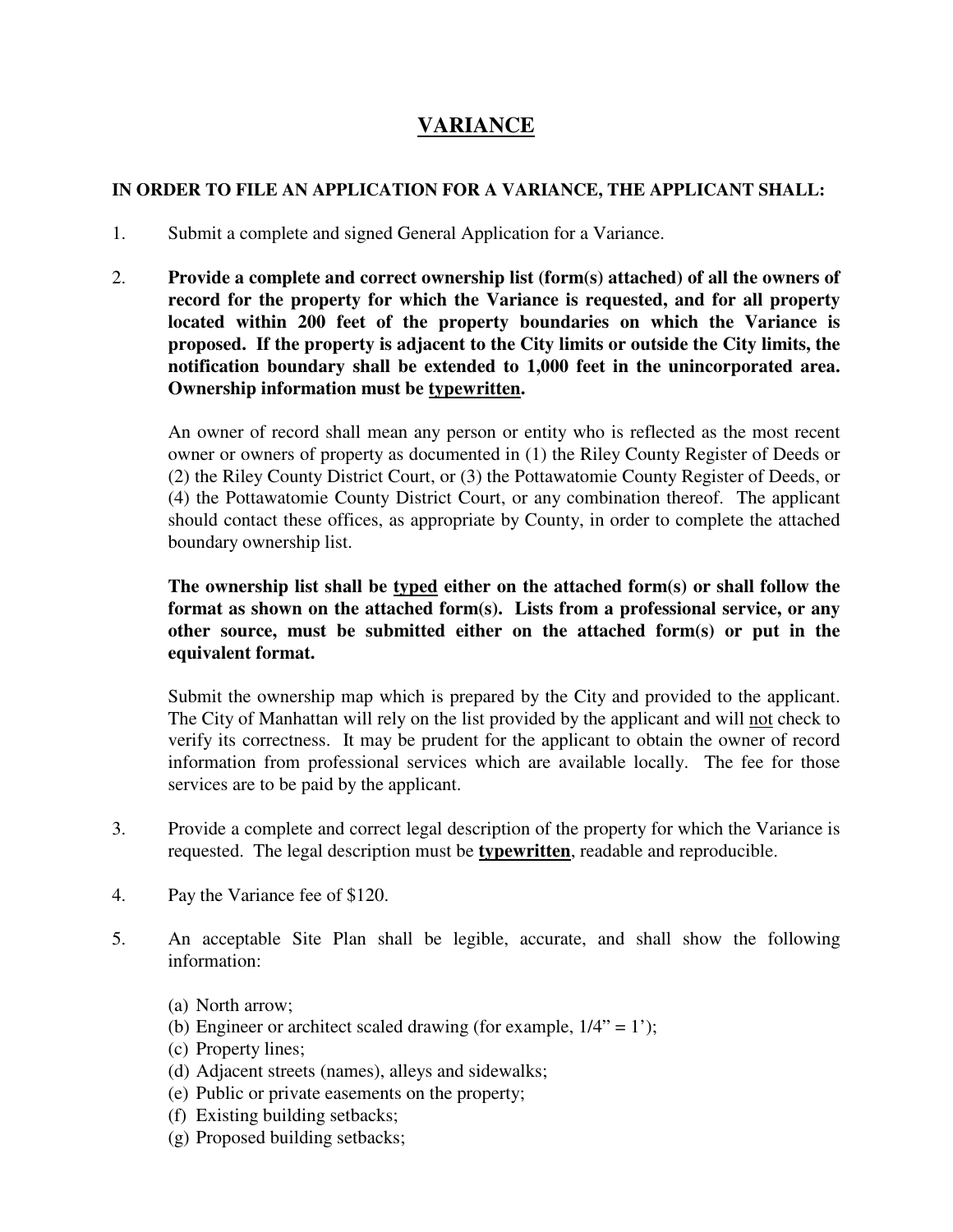- (h) Dimensions of existing and proposed improvements;
- (i) Location of Flood Plain, if necessary;
- (j) Location of existing and proposed drives and parking;
- (k) Location of existing and proposed structures, additions or other improvements;
- (l) Elevation and dimensioned drawings of proposed building, signs or other improvements;
- (m) Existing and proposed landscaping;
- (n) Name and address of owner of the property;
- (o) Name and address of consultant (engineer, architect, land surveyor, etc.); and,
- (p) Date the Site Plan was prepared.
- 6. Provide one set of 8½ by 11 inch readable and reproducible reductions of all drawings, once corrections or changes, if necessary, are made to the Site Plan and/or drawings.
- 7. A written explanation of what the proposed project consists of and why a Variance is requested. The explanation should be in sufficient detail for the Board of Zoning Appeals to completely and clearly understand the project.
- 8. Provide a written response to the following statements:
	- (a) The Variance requested arises from a condition, or conditions which are unique to the property in question and which are not ordinarily found in the same zoning district, and were not created by an action or actions of the property owner or the applicant;
	- (b) That the granting of the Variance will not adversely affect the rights of adjacent property owners or residents;
	- (c) That the strict application of the provisions of the regulations from which a Variance is requested will constitute an unnecessary hardship upon the property owner represented in the application;
	- (d) That the Variance desired will not adversely affect the public health, safety, morals, order, convenience, prosperity, or general welfare; and
	- (e) That granting the Variance desired will not be opposed to the general spirit and intent of these regulations.
- 9. Obtain a Notice of Public Hearing Yard Sign and Instructions from the Community Development Department and post the sign on the property at least 20 days prior to the public hearing.
- 10. On the day of the public hearing, come to the Community Development Department, prior to 5 PM, and sign the Yard Sign Affidavit.

Requests will not be scheduled for a public hearing if applications and attachments are incomplete or unsigned. If you have any questions about the application or the information required please contact the Community Development Department before submitting the application.

## **THE SITE PLAN IS NOT CONCEPTUAL. BUILDINGS, STRUCTURES, PARKING AREAS AND ALL OTHER IMPROVEMENTS, INCLUDING LANDSCAPING, SHALL BE PROVIDED AS APPROVED BY THE BOARD OF ZONING APPEALS**.